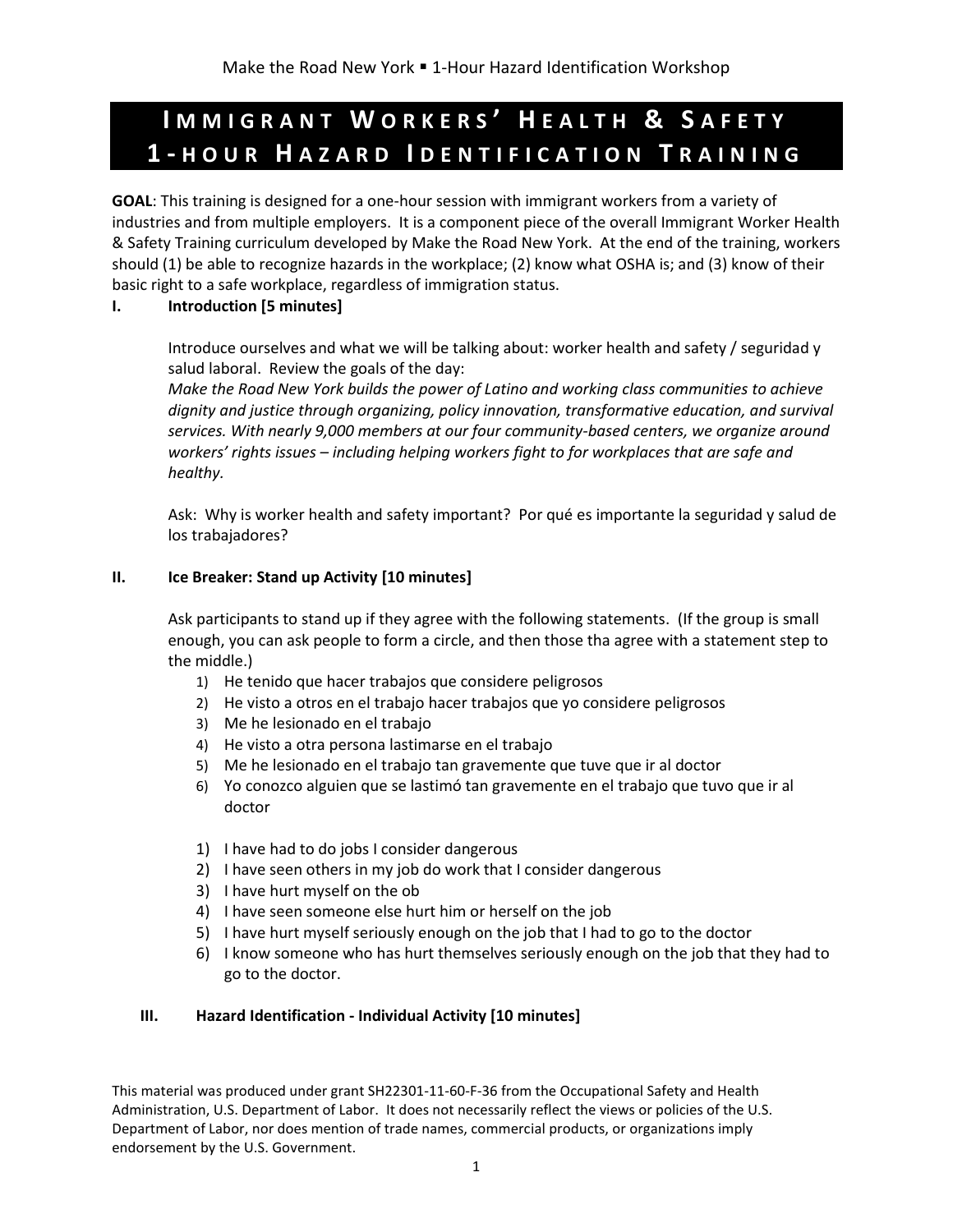# Make the Road New York . 1-Hour Hazard Identification Workshop

**GOAL**: for participants to start identifying safety and health hazards in their own workplaces and to have participants properly document relevant information regarding health and safety hazards activities with the aid of pictures. The activities will require individual and group activities

**Individual Activity:** distribute **HANDOUT 1**, ask participants to read it to themselves and fill it out individually, if you asses that some participants have issues with reading and writing, make it a paired activity. Ask them to evaluate their last job while doing the activity.

**Discussion**: After you see that a large portion of the group has finish, ask for volunteers to share their experience in work places and what impact did it had in their health or safety.

# **IV. Hazard Identification - Group Activity [15 minutes]**

Next divide the group in two, and provide them with copies of pictures showing two workplace settings. Distribute **HANDOUT 2 and HANDOUT 3**,

Explain that the participants should work in groups for about 10 minutes, detailing all the information that they deem relevant in order to place a good complaint. Remind them to clearly identify the health and safety risks and their location.

**Group Presentation:** Ask each group to provide a brief presentation regarding their activity, they should read their answers and present it to the other group.

Ask groups to volunteer examples of hazards. If projecting on the wall, have volunteers come up and mark on the white board or paper you are projecting on where they see a hazard. [5-10 minutes.]

Synthesize for the group that hazards are of different types: physical, chemical, biological, or other. Give examples of each, and ask for an example from the group of each.

You can use the following as a guide in explaining:

- **"Safety hazards"** can cause immediate accidents and injuries. Examples are hot surfaces, broken ladders, and slippery floors. Safety hazards can result in burns, cuts, broken bones, electric shock, or death.
- **"Chemical and biological hazards"** are agents that can make you sick. They can get into the body through the nose, mouth, or skin to cause harm.
	- o Chemical hazards are gases, vapors, liquids, fumes or dusts that can result in poisoning, lung disease, skin irritation, or damage to other parts of the body. Examples include cleaning products, asbestos, and pesticides.
	- $\circ$  Biological hazards are living organisms that can cause infectious diseases and allergies. They include viruses, bacteria, and molds.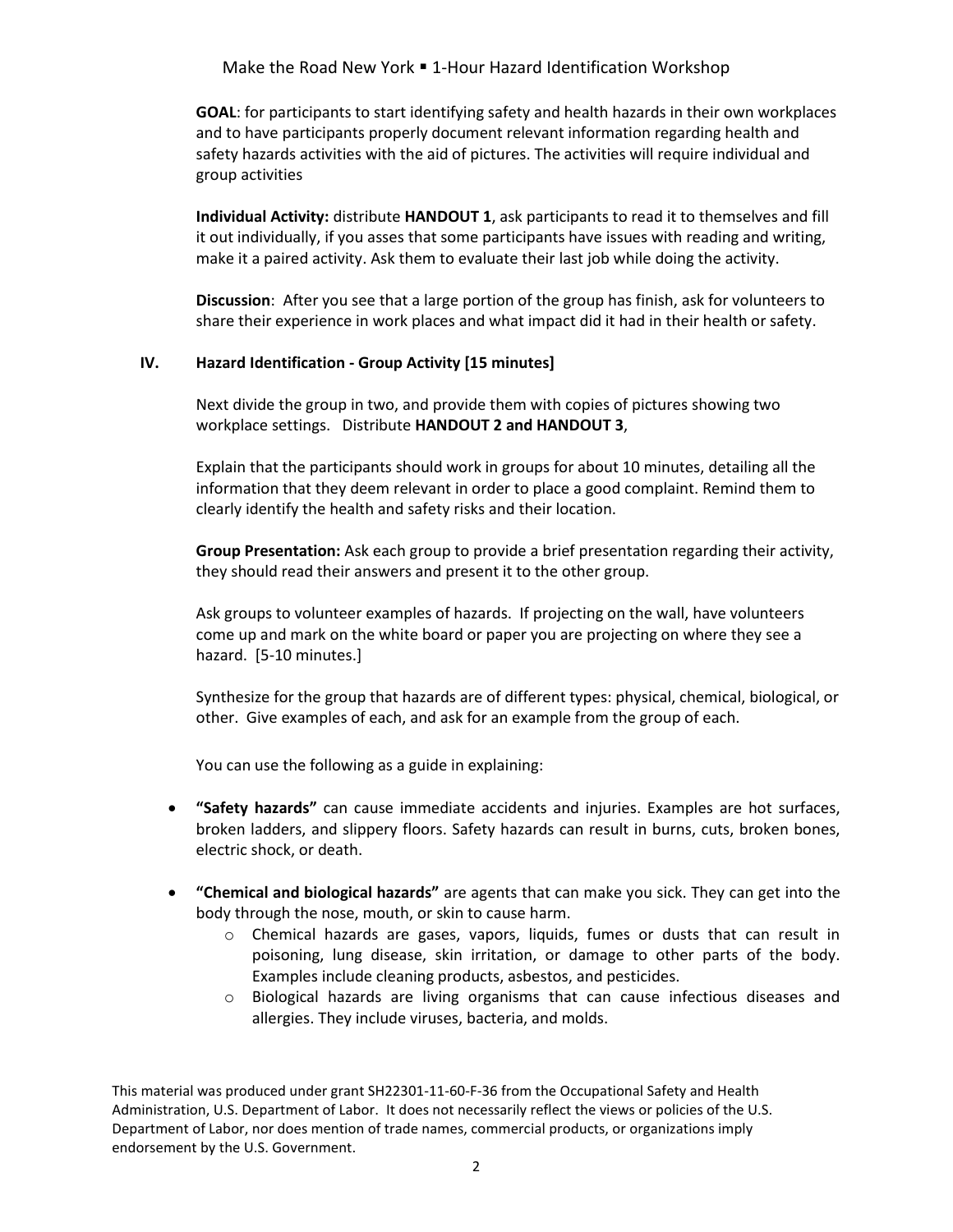Make the Road New York . 1-Hour Hazard Identification Workshop

 **"Other hazards"** are those which cannot be classified into the other categories but can cause health or safety problems for workers. This can include stress, violence, and ergonomic hazards.

# **V. Legal Rights and OSHA [15 mintues]**

Ask for a volunteer to name the law or governmental agency that protects workers' health and safety on the job. Write up on the board "OSHA," and ask participants what year they think OSHA was created. [Answer: 1970.]

# **Review workers' basic rights:**

# **OSHA:**

- $\triangleright$  Applies to basically all workers
- $\triangleright$  Protects worker regardless of their immigration status
- $\triangleright$  Requires employers to provide a workplace free of known hazards. This might mean there are specific rules (e.g., about handling asbestos) or just a general right to have a safe workplace.
- $\triangleright$  Protects workers' rights to complain to OSHA if there are unsafe conditions.
- $\triangleright$  Requires employers to provide workers training on how to do their job safely, and to provide workers with protective equipment for hazards on the job.
- $\triangleright$  Protects workers against retaliation if they report an unsafe condition.

Emphasize that workers facing unsafe conditions should meet with a member of the Make the Road New York legal team for specific advice and help filing an OSHA complaint. Explain **Handout 4 and Powerpoint Slide Handouts on Filing a complaint with OSHA** – what information is useful and what actions OSHA can take.

# **VI. Evaluation [10 minutes]**

Distribute evaluation sheets for participants to complete. Collect sheets. If future trainings are scheduled, announce dates and times to group.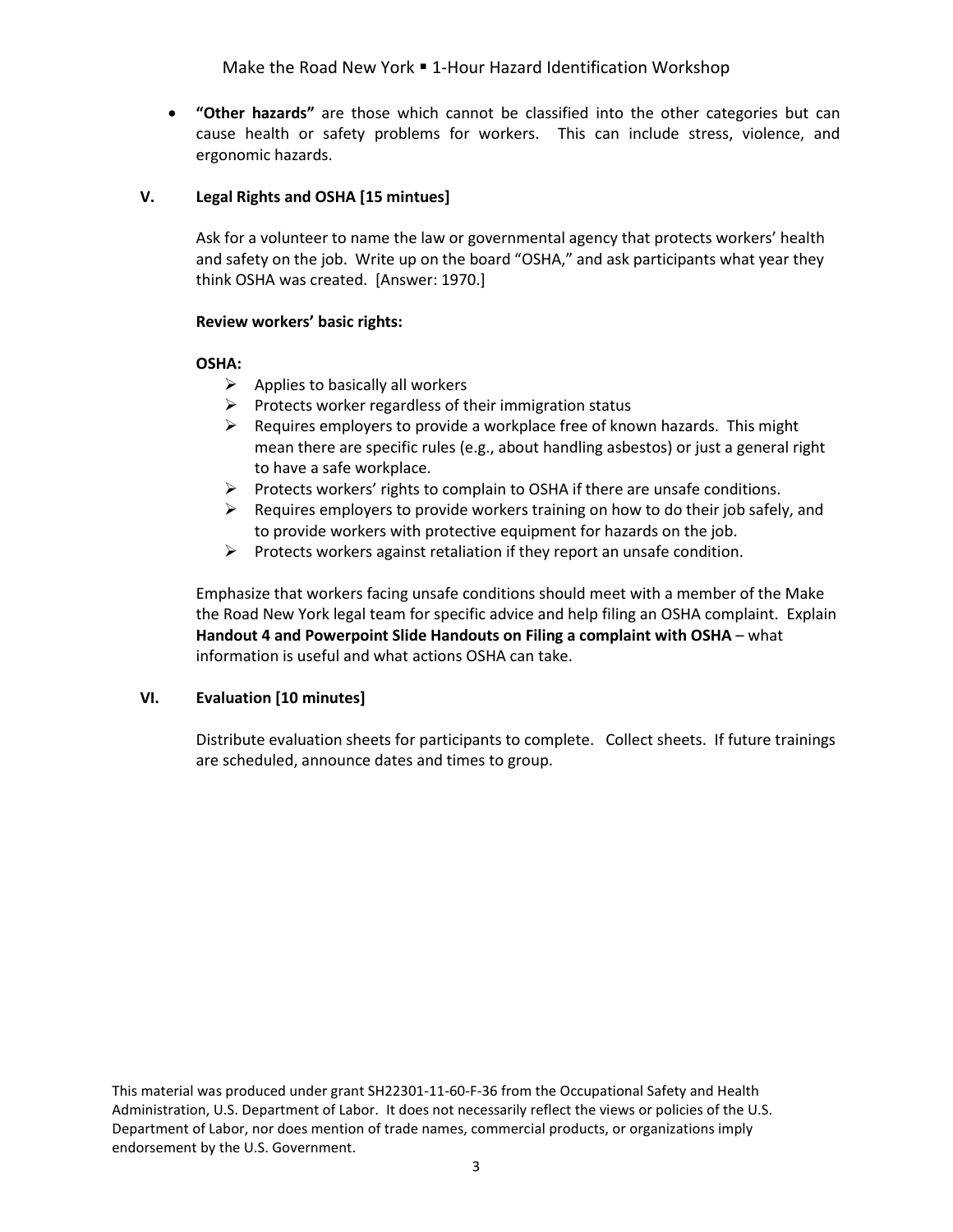# **HA N D O U T 1: HAZARDS AT MY WORKPLACE**

**Complete the following form individually, later share with your group partners, plan on the actions that will be taken to correct the hazard.**

#### **1. Have or any of your coworkers ever had any of the following symptoms?**

| _ Headache, nausea, dizzy spells  | <b>Infections</b>        |
|-----------------------------------|--------------------------|
| Ringing in the ears, hearing loss | Irritation in your eyes  |
| Chest, side, or back pains        | Breathing problems       |
| Skin issues, rashes               | Strong colds, cough      |
| Birth complications, miscarriages | Other: Please<br>Specify |

#### **2. Are there any of the following safety hazards in your work area?**

| Unorganized work areas, cleanliness issues                           | <b>Broken stairs</b>     |
|----------------------------------------------------------------------|--------------------------|
| Electrical                                                           | Slippery floors          |
| <b>Heavy lifting</b>                                                 | Sharp objects            |
| Falls                                                                | Other: Please<br>Specify |
| Incufficient, incorrect or ineffective personal protection equipment |                          |

# \_\_ Insufficient, incorrect or ineffective personal protection equipment

#### **3. Identify the possible health hazards in you area of work?**

| Toxic chemicals | <b>Extreme temperatures</b> |
|-----------------|-----------------------------|
| Smoke           | Insufficient illumination   |
| Lead, Mercury   | Vibrations                  |
| Dust            | Contagious diseases         |
| <b>Noise</b>    | Asbestos                    |
| Radiation       | Other: Please<br>Specify    |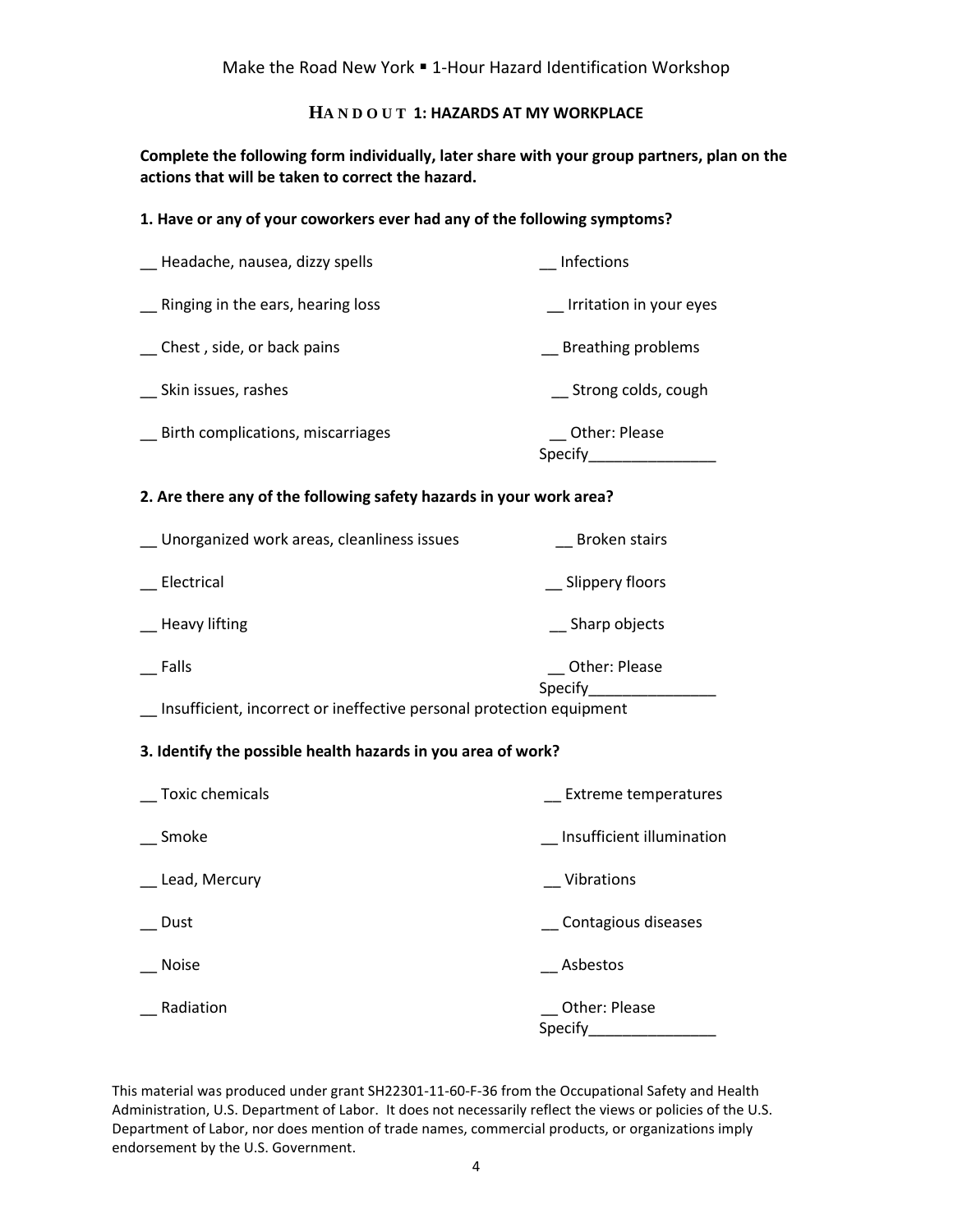# **HA N D O U T 1: RIESGOS EN MI LUGAR DE TRABAJO**

**Completa esta forma individualmente y después comparte con tus compañeros de grupo y trabajo para planear que acción tomar.**

# **1. ¿Tu o alguno de tus compañeros ha tenido alguno de los siguientes síntomas?**

| Dolor de cabeza, nausea, mareo                   | Infecciones                       |
|--------------------------------------------------|-----------------------------------|
| Zumbido en los oídos, perdida auditiva           | Irritación en los ojos            |
| Dolores de pecho, lado, o espalda                | Problemas de respiración          |
| Problemas de piel (dermatológicos), irritaciones | Resfriados frecuentes, tos        |
| Problemas de parto, abortos involuntarios        | __ Otro: por favor<br>especifique |

#### **2. ¿Hay alguno de los siguientes problemas de seguridad laboral en tu lugar de trabajo?**

| Desorden, suciedad       | Escaleras y salidas               |
|--------------------------|-----------------------------------|
| Eléctricos               | Pisos resbalosos                  |
| Levantamiento de objetos | Materiales corto punzantes        |
| Caídas                   | __ Otro: por favor<br>especifique |

\_\_ Insuficiente equipo de protección o equipo de protección que es incorrecto o ineficiente

#### **3. ¿Selecciona los posibles riesgos de salud en tu área de trabajo?**

| Químicos tóxicos | Calor o frió extremo           |
|------------------|--------------------------------|
| Humo             | Problemas de iluminación       |
| Plomo, mercurio  | Vibración                      |
| Polvo            | Enfermedades contagiosas       |
| Ruido            | Asbestos                       |
| Radiación        | Otro: por favor<br>especifique |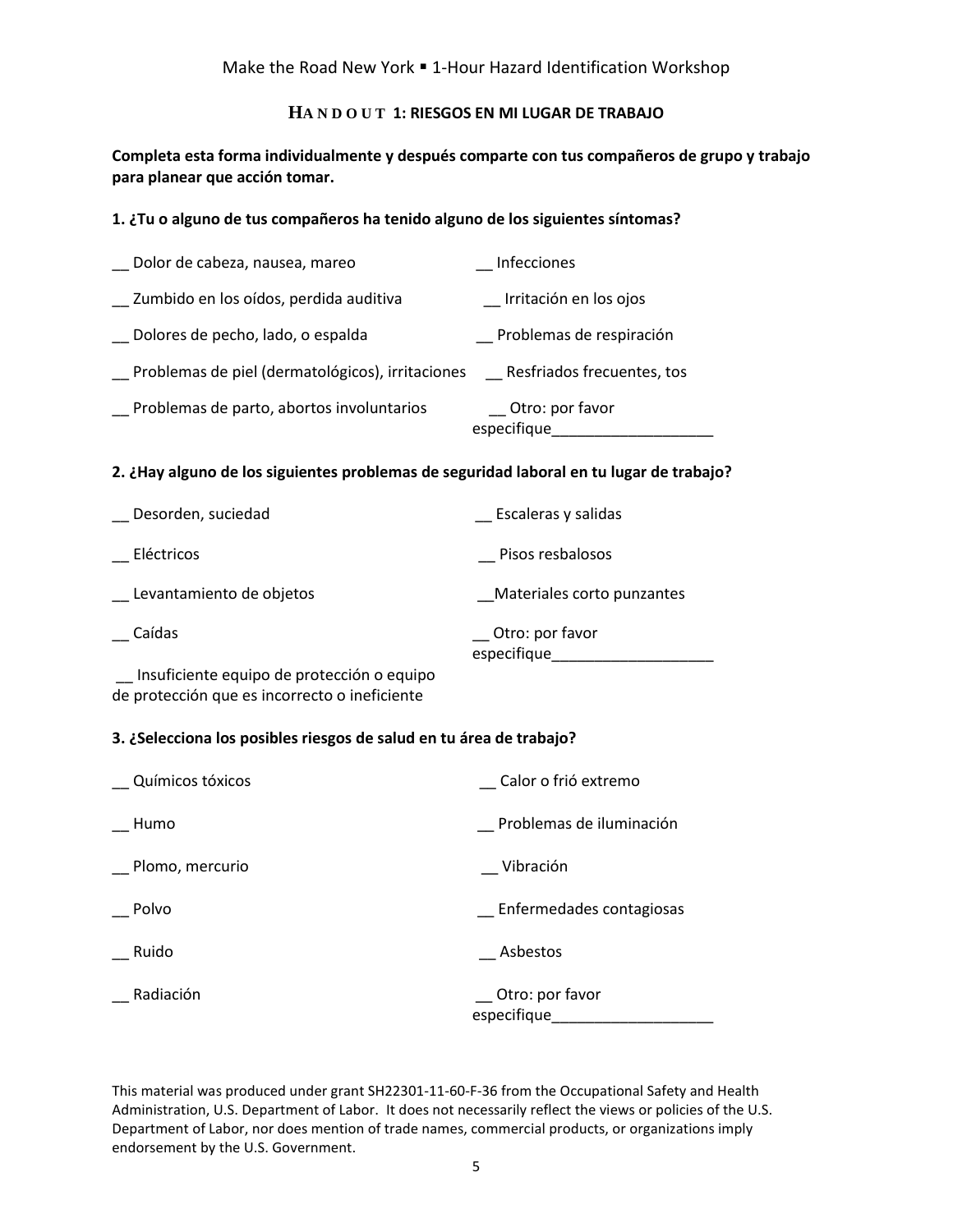**HA N D O U T 2**: **¿PUEDEN IDENTIFICAR LOS RIESGOS EN EL DIBUJO? CAN YOU IDENTIFY THE HAZARDS IN THIS PICTURE?**

> **This photo depicts a hazardous condition La foto muestra una condición peligrosa**



# **SOURCE:**

The Rocky Mountain Masonry Institute, *Focus Four Hazard Training for Masonry Construction, Module 1* [http://www.osha.gov/dte/grant\\_materials/fy08/sh-17793-08.html](http://www.osha.gov/dte/grant_materials/fy08/sh-17793-08.html)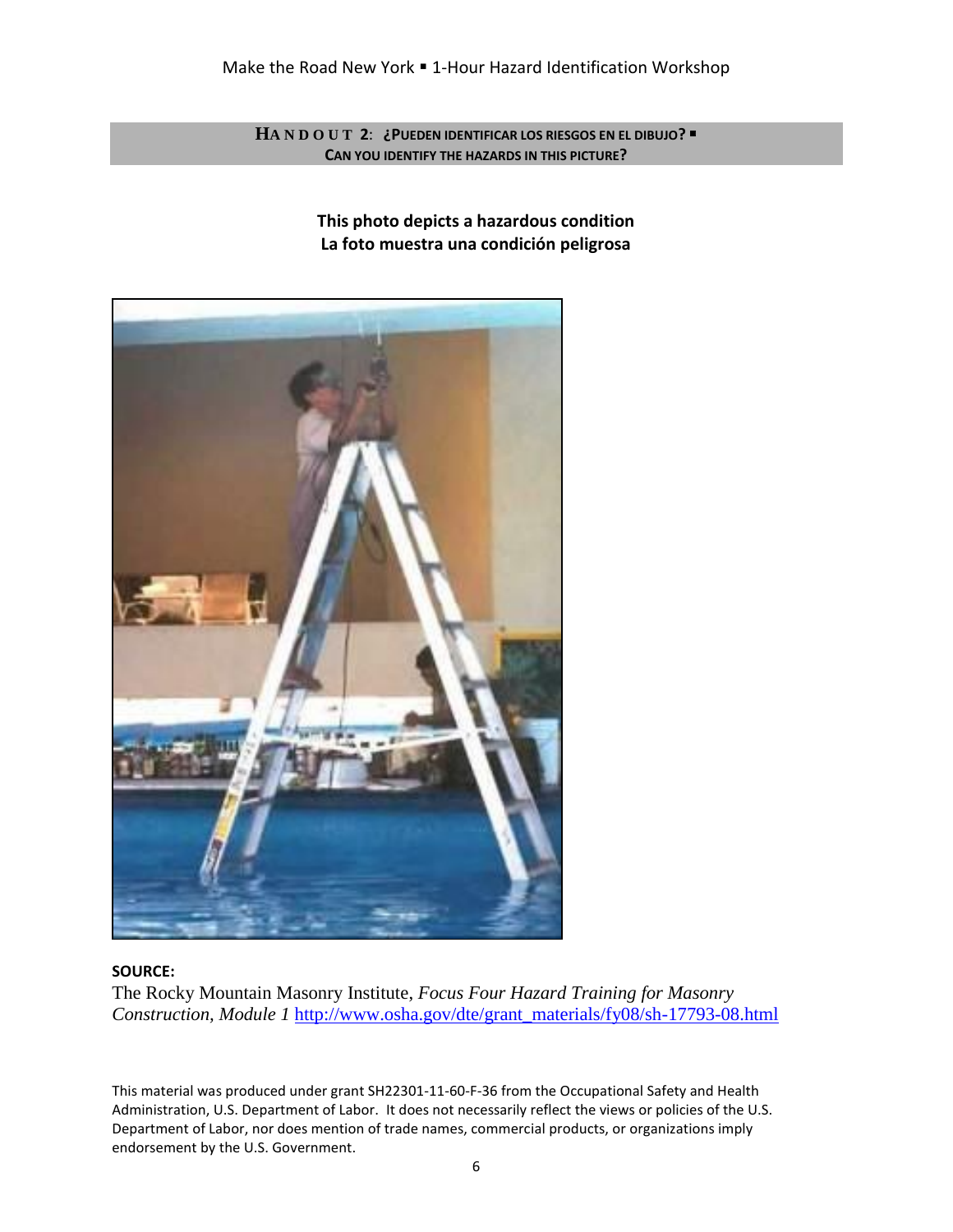**HA N D O U T 2**: **¿PUEDEN IDENTIFICAR LOS RIESGOS EN EL DIBUJO? CAN YOU IDENTIFY THE HAZARDS IN THIS PICTURE?**

> **This photo depicts a hazardous condition La foto muestra una condición peligrosa**



**SOURCE: Trimmer Foundation,** *Focus Four Hazards/ Enfoque Cuatri Peligros [http://www.osha.gov/dte/grant\\_materials/fy09/sh-18802-09.html](http://www.osha.gov/dte/grant_materials/fy09/sh-18802-09.html)*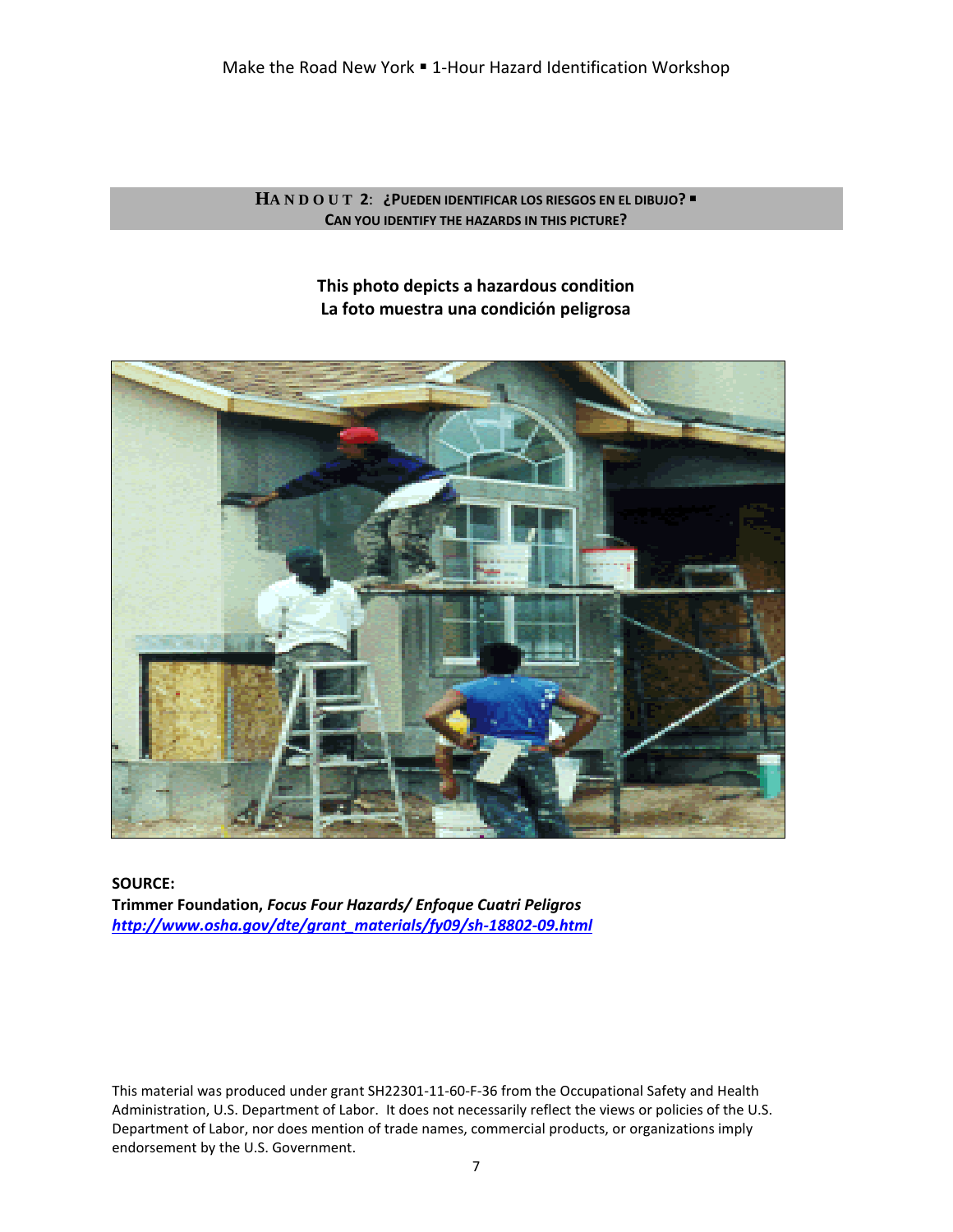# **HA N D O U T 3: HAZARD IDENTIFICATION AND DESCRIPTION**

1. What dangers can you identify in the picture?

| 2. Can you explain how the hazard affects the working environment?                                                                                |  |
|---------------------------------------------------------------------------------------------------------------------------------------------------|--|
|                                                                                                                                                   |  |
|                                                                                                                                                   |  |
| C.                                                                                                                                                |  |
| 3. How would you describe the danger to someone else? Be specific (Where is it located, how many<br>people are affected, when are they affected?) |  |
|                                                                                                                                                   |  |
|                                                                                                                                                   |  |
| C.                                                                                                                                                |  |
| 4. What are some things you can do to improve or correct the situation?                                                                           |  |
|                                                                                                                                                   |  |
|                                                                                                                                                   |  |
|                                                                                                                                                   |  |
| 5. Describe how you would feel if you were obligated to work in these unsafe conditions?                                                          |  |
|                                                                                                                                                   |  |
|                                                                                                                                                   |  |
|                                                                                                                                                   |  |
|                                                                                                                                                   |  |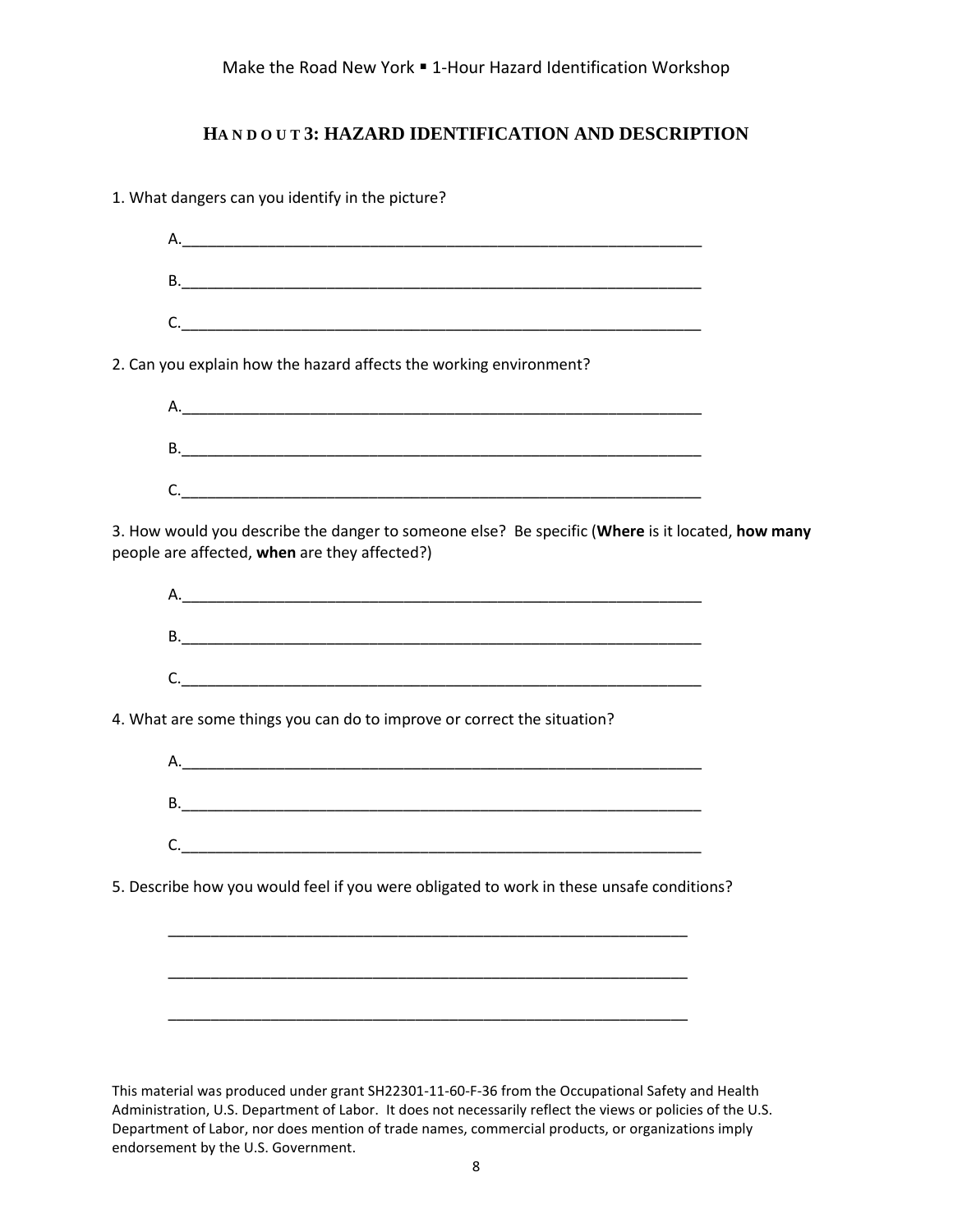| H A N D O U T 3: Identificación y Descripción del Riesgo                                                                                                                                                                       |  |
|--------------------------------------------------------------------------------------------------------------------------------------------------------------------------------------------------------------------------------|--|
| 1: Que peligros puedes identificar en la foto?                                                                                                                                                                                 |  |
|                                                                                                                                                                                                                                |  |
|                                                                                                                                                                                                                                |  |
| C.                                                                                                                                                                                                                             |  |
| 2. Puedes explicar como afecta el trabajo la situación insegura?                                                                                                                                                               |  |
|                                                                                                                                                                                                                                |  |
| B. The contract of the contract of the contract of the contract of the contract of the contract of the contract of the contract of the contract of the contract of the contract of the contract of the contract of the contrac |  |
| C.                                                                                                                                                                                                                             |  |
| 3. Como describiría el peligro a otra persona? (Piensa en donde está el riesgo, cuántos trabajadores<br>están afectados, cuándo estan afectados)                                                                               |  |
|                                                                                                                                                                                                                                |  |
|                                                                                                                                                                                                                                |  |
| C.                                                                                                                                                                                                                             |  |
| 4. Qué harías para corregir o mejorar la situación? Escribe algunas ideas:                                                                                                                                                     |  |
|                                                                                                                                                                                                                                |  |
|                                                                                                                                                                                                                                |  |
| C.                                                                                                                                                                                                                             |  |
| 5. Describe como te sentirías si fueras obligado a trabajar en esa forma insegura?                                                                                                                                             |  |
|                                                                                                                                                                                                                                |  |
|                                                                                                                                                                                                                                |  |
|                                                                                                                                                                                                                                |  |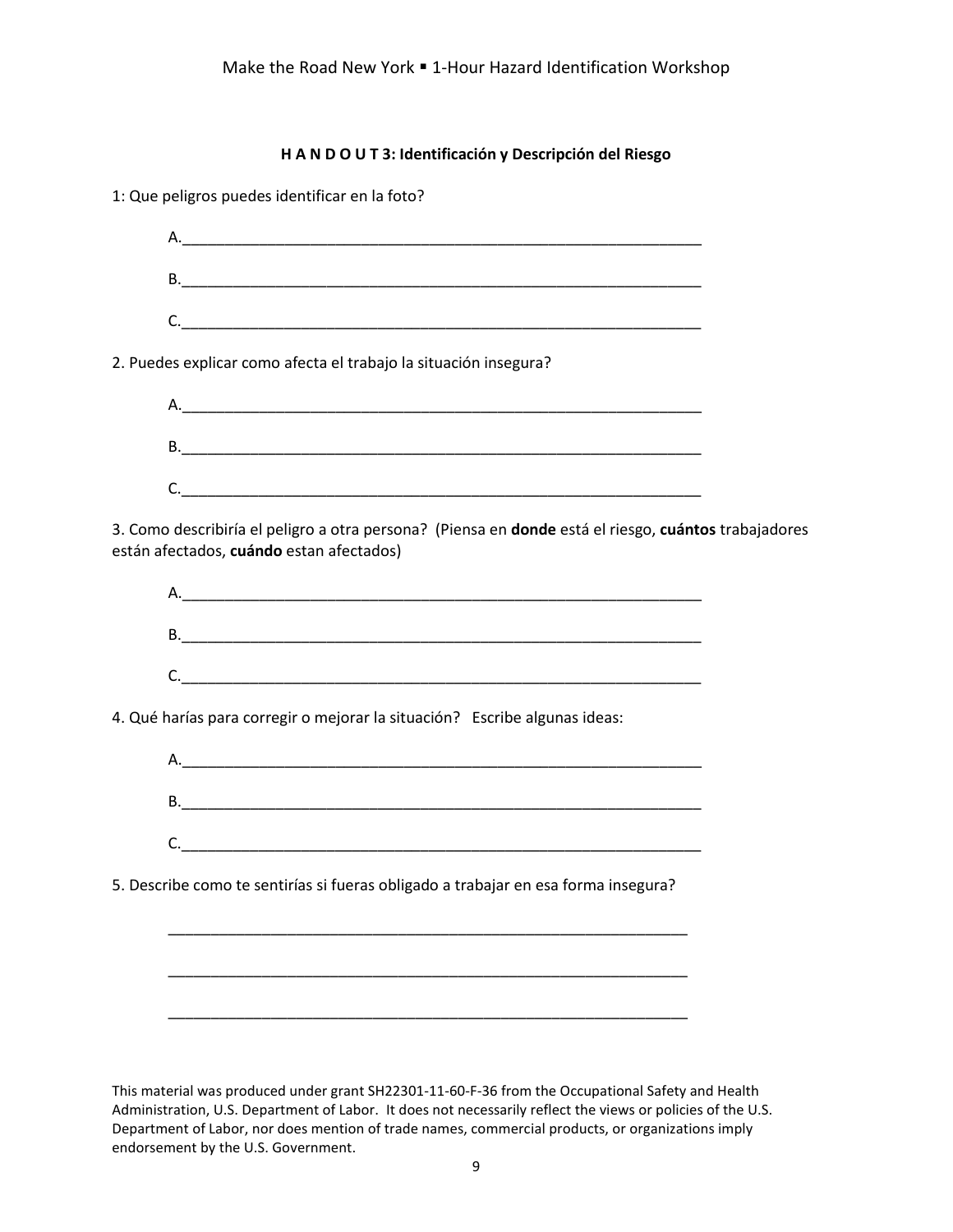# **H A N D O U T 4: How to File a Complaint with OSHA**

What key information should be included in a complaint?

**(It is important to note that the following questions should be used as a model and don't constitute an exact list of requirements, they are designed to provide meaningful information that will aid the complainant and OSHA in assessing the urgency and level of risk at the worksite. There are a variety of scenarios that might require different type of information)**

- How many employees are at the worksite and the number of exposed to the risk.
- Has the employer been notified of the hazard? When?
- How and when are the employees exposed to the risk
- What kind of work is done in the hazardous areas or dangerous areas
- What type of equipment is used? Is it in good conditions?
- What materials or chemicals are used?
- Have employees been provided with appropriate health and safety training?
- What type of work is conducted close in the vicinity?
- For how long are employees exposed to the risk?
- How long has the risk existed?
- What has been done in order to minimize risk?
- Has somebody been injured or has become ill due to the risk or health hazard?

# **Telefono: 1-800-321-OSHA(6742).**

**[http://www.osha.gov/pls/osha7/ecomplaintform\\_sp.html](http://www.osha.gov/pls/osha7/ecomplaintform_sp.html)**

| Queens District Office of the Manhattan Area | Long Island Area Office          |
|----------------------------------------------|----------------------------------|
| Office                                       | 1400 Old Country Road            |
| 45-17 Marathon Parkway                       | Suite 208                        |
| Little Neck, NY 11362                        | Westbury, New York 11590         |
| (718) 279-9060                               | (516) 334-3344                   |
| (718) 279-9057 FAX                           | (516) 334-3326 FAX               |
| Manhattan Area Office                        | Tarrytown Area Office            |
| 201 Varick Street RM. 908                    | 660 White Plains Road, 4th Floor |
| New York, NY 10014                           | Tarrytown, New York 10591-5107   |
| (212) 620-3200                               | (914) 524-7510                   |
| (212) 620-4121 (FAX)                         | (914) 524-7515 FAX               |